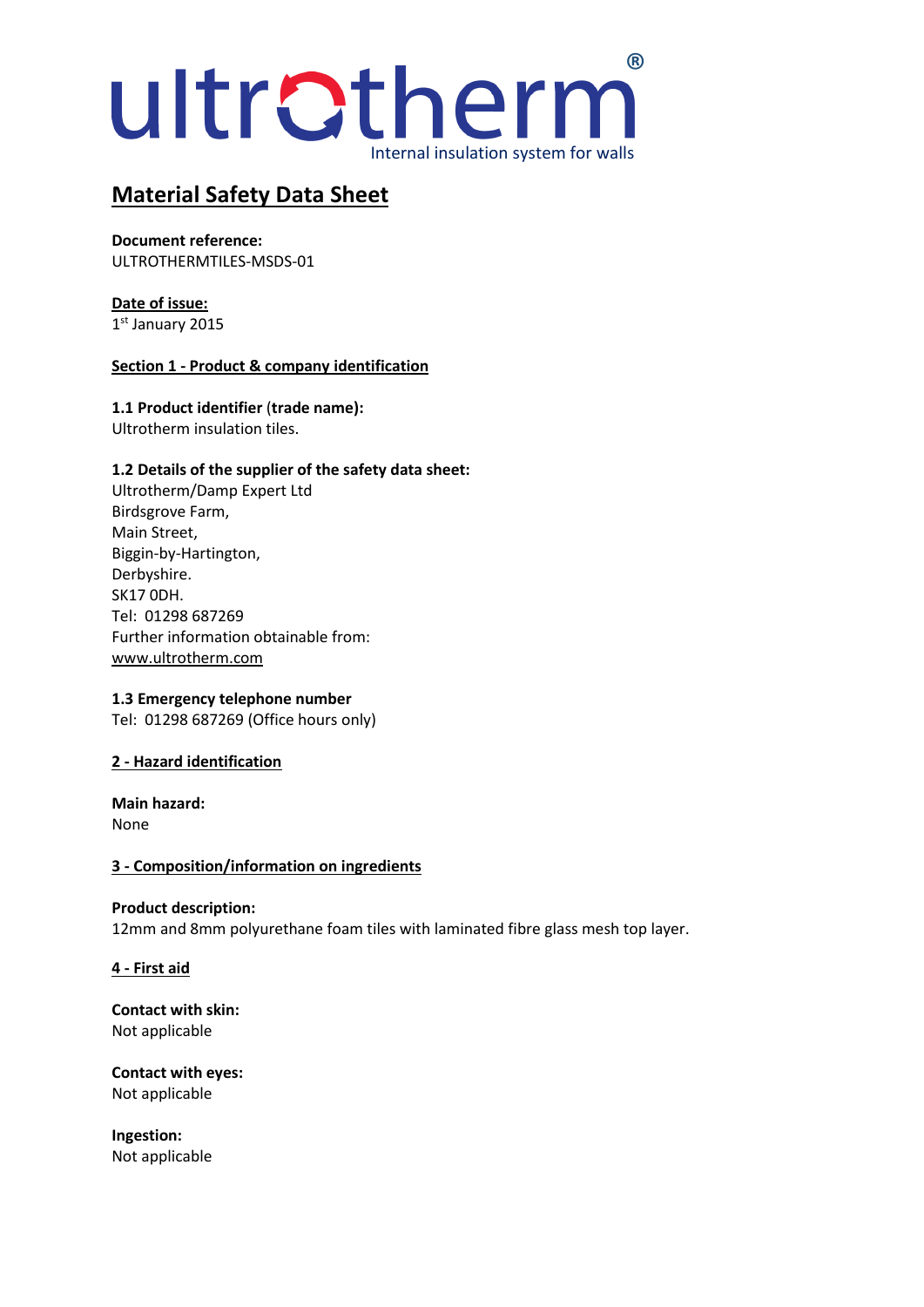**Inhalation:** Not applicable

#### **5 - Fire resistance**

#### **Fire resistance rating:**

'Class 0' in accordance with Building Regulation Approved Document B.

**Testing classification based on:** BS 476: Part 6 1989 + A1:2009 (Fire propagation) BS 476: Part 7 (Surface spread of flame)

#### **The polyurethane foam used in the manufacture of Ultrotherm also meets the following British Standards:**

BS 5852 Ignition source crib 7 BS 6853 Annex B.2 Toxic fume BS 853 Smoke density (3 metre cube test).

#### **6 - Accidental release measures**

**Personal precautions:** Not applicable

**Spillages:** Not applicable

**Environmental precautions:** Not applicable

#### **7 – Handling & storage:**

**Handling:** No known safety issues.

#### **Storage:**

Do not store in direct sunlight. Keep product dry. Protect from frost.

#### **8 – Exposure controls & personal protection**

**Control measures:** Ensure work area is well ventilated.

# **Respiratory protection:**

Not applicable.

**Hand protection:** Wear suitable protective gloves.

**Eye protection:** Avoid direct contact with eyes.

#### **9 – Physical & chemical properties**

**Form:** Polyurethane foam.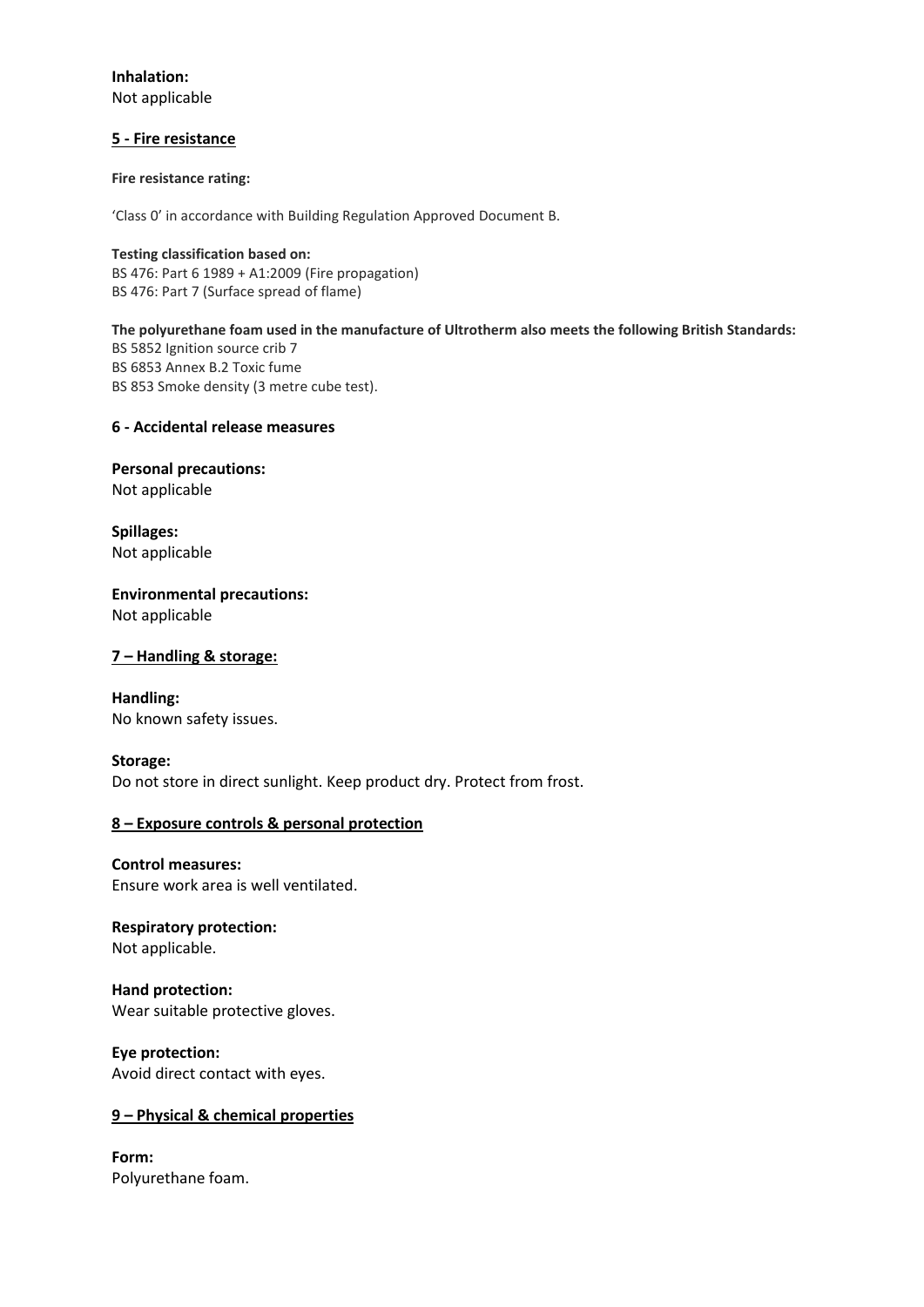## **Colour:**

Dark grey.

## **Odour:**

None.

## **Melting point:**

Protective char forms above 240° Celsius.

# **Density:**

95 kg/m<sup>3</sup>.

## **10 – Stability & reactivity**

# **Material to avoid:**

None.

## **Hazardous decomposition products (in the event of fire):** Refer to section 5.

# **11 – Toxological information:**

Based on current technical knowledge, Ultrotherm is not considered toxic, harmful, irritating, corrosive or oxidising.

# **12 – Disposal & ecological information**

Ultrotherm foam is recyclable as chip foam for use in non-cosmetic product applications. Waste material should be disposed of carefully and in accordance with waste management regulations.

# **13 – Transport**

Not classified as dangerous goods within the meaning of national or international transport regulations

# **14 – Regulatory information**

# **Hazardous Ingredient:**

Ultrotherm is not a dangerous substance and no special labelling is required.

# **EEC Classification:**

Not applicable.

# **Hazard Symbol Risk Phrases:**

Not applicable.

# **Safety Phrases:**

S26: In case of contact with eyes, rinse immediately with plenty of water and seek medical advice S28: After contact with skin, wash immediately with plenty of water

S36: Wear suitable protective clothing

S56: Do not discharge into drains or the environment. Dispose of to an authorised waste collection point.